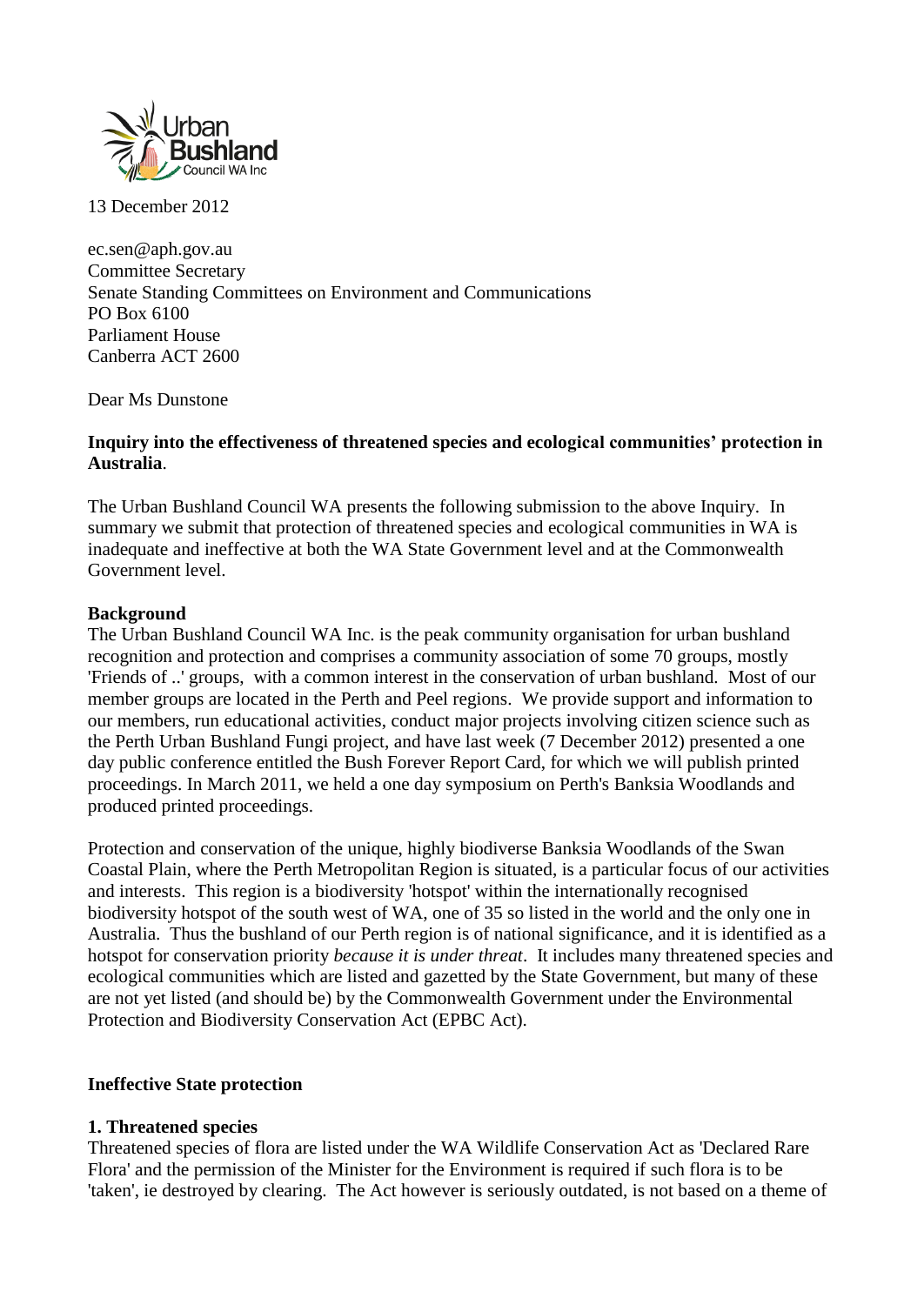conservation of nature but rather control of the old fashioned hunting of wild game, and has many shortcomings and gaps. It does not include requirements for Recovery Plans or for any such plans to be implemented, or monitored or audited. It does not provide for adequate protection of habitat of endangered flora.

While all fauna is described in the Act as protected, there is no provision in the Act for protection of fauna habitat *per se* or of the habitat of State listed threatened fauna. There are no provisions requiring implementation or auditing of recovery plans for threatened fauna. Some species do have recovery plans, however many are out of date or are not adequately resourced and are not preventing further species loss.

## **Auditor General's Report 5, June 2009**

We draw your attention to the WA Auditor General's Report *'Rich and Rare: Conservation of Threatened Species'* Report 5 June 2009 which gives details of the lack of State protection described above. This damming report is very thorough and very clear in its analysis. We recommend this report to the members of your Senate Committee.

## In its Executive Summary (p5), the report states:

*'WA is internationally significant for its biodiversity, of both flora and fauna. WA has over half of Australia's biodiversity hotspots and the South West is internationally recognised for its biodiversity.' ....*

The Conclusion states:

*' In many areas DEC is not effectively protecting and recovering threatened species. The number of threatened species is rising and only a few species are improving. Recovery action is not happening for most threatened species. The majority of resources and effort are allocated to critically endangered species, placing vulnerable and endangered species at risk of further decline.' '......The Wildlife Conservation Act 1950 does not establish a process for listing and recovering threatened species and does not provide species with adequate protection. DEC cannot demonstrate the overall effectiveness of its threatened species conservation activities....'*

#### Key findings include:

*' 601 species in WA are listed as threatened with extinction and this number is increasing. Only a handful of species are improving.'* 

**The key findings on p6 of the report are nothing less than alarming. WA's legislation and resources allocated for protection of endangered species and communities is hopelessly inadequate and requires urgent remedial action with a massive investment by Government as a matter of public interest and good governance.** 

#### **Inherent conflict of interest**

The Wildlife Conservation Act does not bind the Crown and the WA Department of Environment and Conservation (DEC) includes the timber harvesting activities of the Forests Products Commission, is a land manager as well as the conservator of threatened species and communities. Thus the DEC has an inherent conflict of interest as operator, judge and jury. For example, its timber harvesting activities are not subject to effective monitoring and protection of the three species of endangered black cockatoo (Carnaby's Cockatoo, Baudin's Cockatoo, and the Forest Redtailed Black Cockatoo) and this is of major community concern. Under the Regional Forest Agreement, in areas being logged there is no effective monitoring or control of protection of critical breeding, feeding and roost habitat for the Black Cockatoos. Retention and protection of critical habitat of old mature Marri trees for example is not being properly monitored and ensured.

#### **Management of Key Threats**

The key threats to threatened species and communities in the south west of WA are: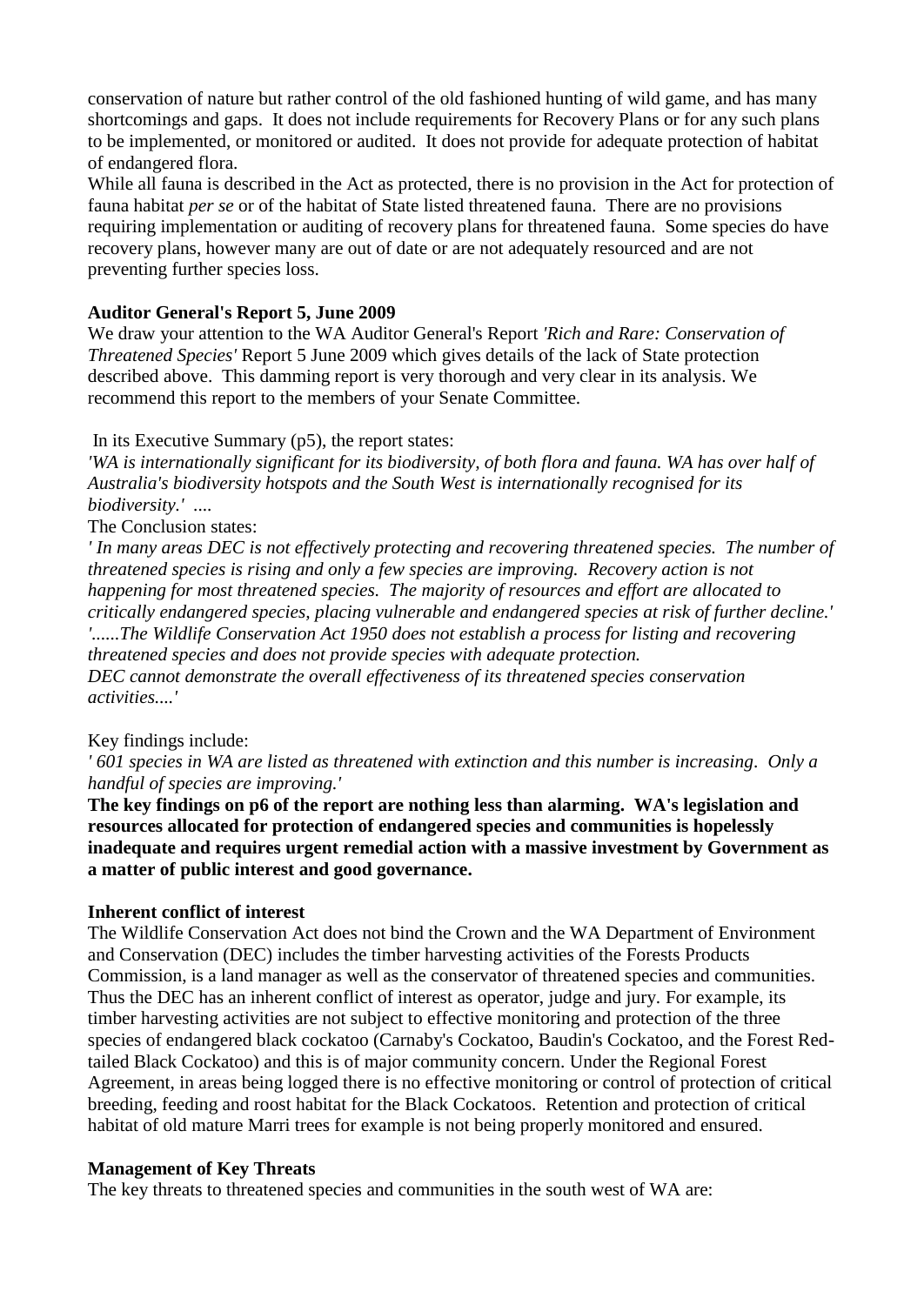- land clearing,
- declining surface water flows and declining groundwater levels from excessive abstraction compounded by a drying climate,
- Phytophthora Dieback disease,
- Marri Canker disease,
- feral animals,
- weed invasion.
- excessive fire and prescribed burning
- climate change.

Land clearing remains the biggest threat which could be controlled. WA is not meeting its commitment under national objectives and targets 2001-2005 to reduce the national net rate of land clearance to zero. Indeed now in 2012 we still do not have ongoing public reporting (on line) of total land clearing in each bioregion, (one of which is the Swan Bioregion including the Swan Coastal Plain). The public is not being told how much land is being cleared nor how much habitat of endangered species is being cleared or lost each year.

# **Regulatory arrangements under State law**

WA does not have a legislated process for listing species as threatened and for recovering those species (Auditor General's Report 2009, p14). Nominations are reviewed by a scientific committee which then advises the Minister for the Environment, however this process is not statutory and the Minister is not bound to list recommended species. The same applies for threatened ecological communities (TEC), and indeed many nominations for listing have not been passed onto the Commonwealth for listing under the EPBC Act. This is disturbing given that there is no statutory process or protection for TEC listing under WA law.

# **WA State Clearing regulations**

While land clearing regulations were introduced in 2004 under the WA Environmental Protection Act, these have not been effective in preventing the clearing of habitat of endangered species. Under section 510 of the Act, the CEO must have regard to the 10 clearing principles when deciding to grant or refuse a clearing permit. Some applications for clearing permits are certainly refused, but most clearing on the Swan Coastal Plain in the Perth Metropolitan Region is exempt from the regulations (ie a clearing permit is not required) under Schedule 6, and thousands of hectares of habitat of the endangered Carnaby's Cockatoo have been cleared or will soon be cleared for urban expansion.

The decision to grant a clearing permit is made by the Director General of DEC and appeals against a decision may be made to the Appeals Convenor in the office of the Minister for the Environment. However there is no legally binding process for consideration of appeals and few are upheld despite adequate grounds being presented.

There is no on-line data publicly available which shows how many hectares of habitat of threatened species is being lost by clearing, or by disease such as Phytopthora dieback or Marri canker, by salinity, groundwater drawdown, or fire.

# **2. Threatened ecological communities**

There is no identification or protection for threatened ecological communities (TEC) under the WA Wildlife Conservation Act. They are not even mentioned. This is a major gap for such a biodiverse State.

As mentioned above, TECs are listed by the State Government but they have no statutory protection under State law. They are however, rigorously scientifically assessed for listing by the Threatened Species Scientific Committee which then recommends listing to the Minister for the Environment.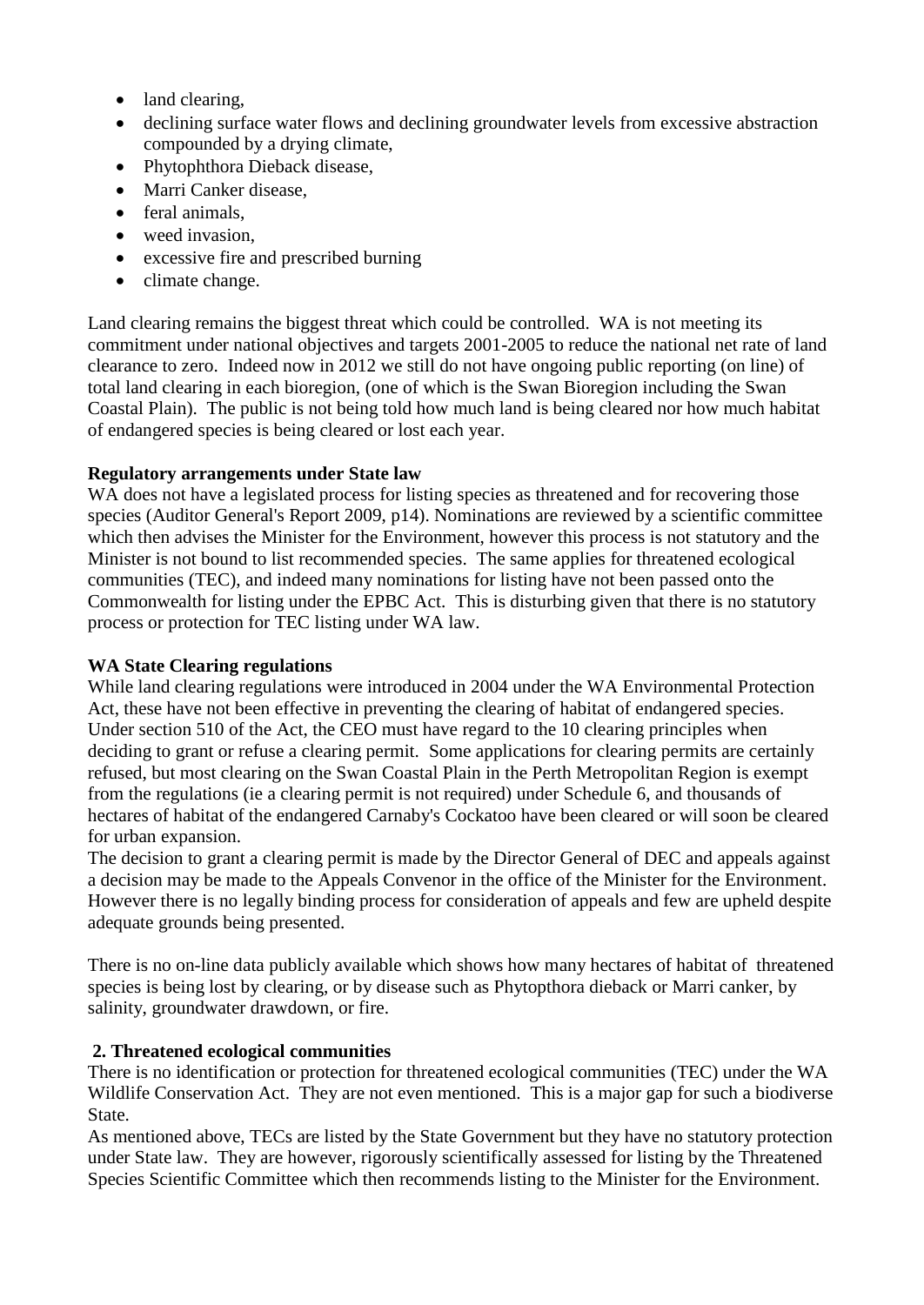Under the WA clearing regulations, the CEO 'must have regard to' the clearing principle (d) which states that

*'native vegetation should not be cleared if it comprises the whole or part of , or is necessary for the maintenance of a threatened ecological community'*.

However this has not always been an effective mechanism to stop clearing of TECs. The CEO can also have regard to planning instruments such as zoning in a Town Planning Scheme and can decide to grant a permit. This may often apply to the species rich areas on the Swan Coastal Plain.

Thus the absence of effective Biodiversity Conservation legislation in WA, which could and should protect threatened species and communities in all situations, means that we are reliant on federal legislation under the EPBC Act to do this. Even this is seriously inadequate because so many TECs of regional and national significance *are not yet EPBC Act listed* or are *listed at a lower level of threat* than at the State level. This applies especially to the Swan Coastal Plain. The State Government (Minister for the Environment) has not been nominating state listed TECs for EPBC Act listing. This we believe is a matter of public shame and must be rectified.

Furthermore, even when proposals for clearing are 'controlled actions' under the EPBC Act as is often the case on the Swan Coastal Plain for clearing of Carnaby's Cockatoo habitat, proposals are rarely if ever refused, only retain small parts of areas, and rely on so-called offsets to justify clearing. Loss of habitat of a threatened species simply cannot be replaced as complex ecosystems cannot be replanted or recreated in a new location. There is always a net loss of habitat and therefore the concept of offsets is fundamentally flawed on ecological grounds.

#### **Perth's Banksia Woodlands threatened**

Because of overarching threats to the Banksia woodlands of the Swan Coastal Plain, the Urban Bushland Council, together with the Wildflower Society of WA early in 2012 nominated the Banksia Woodlands of the southern Swan Coastal Plain for listing as threatened communities under the EPBC Act. We are advised that this nomination was accepted and is due to be assessed in the next round commencing 2013 to be completed by December 2014.

#### **Funding arrangements**

The protection and management of endangered species and communities and their habitats in the south west of WA is grossly under funded and under resourced at all three levels of government: federal, state and local. Whilst there is excellent management research and on-ground work carried out by State agencies such as DEC, it is nowhere near enough and relies excessively on short term funding grants often through voluntary community groups or offsets. Short term and erratic funding via offsets does not provide the long term consistent management that is needed.

Because the south west is a national treasure of species rich biodiversity which is under threat, it deserves a federal initiative which delivers much greater federal government funding for its protection and management. Further because the Perth metro region is a threatened biodiversity hotspot in its own right, and is the region where most of the people of WA live, it deserves a special focus for much greater federal funding.

In parallel with the above federal initiative, the State should be required to urgently introduce a modern Biodiversity Conservation Act, and allocate new and substantially increased permanent operational funding for effective State protection and management of threatened species and communities in conjunction with management of all ecological communities. Threatened species and communities rely on retention and maintenance of what is common. As a nation we must manage our natural landscapes holistically, otherwise if we wait until species are critically endangered we will lose them all.